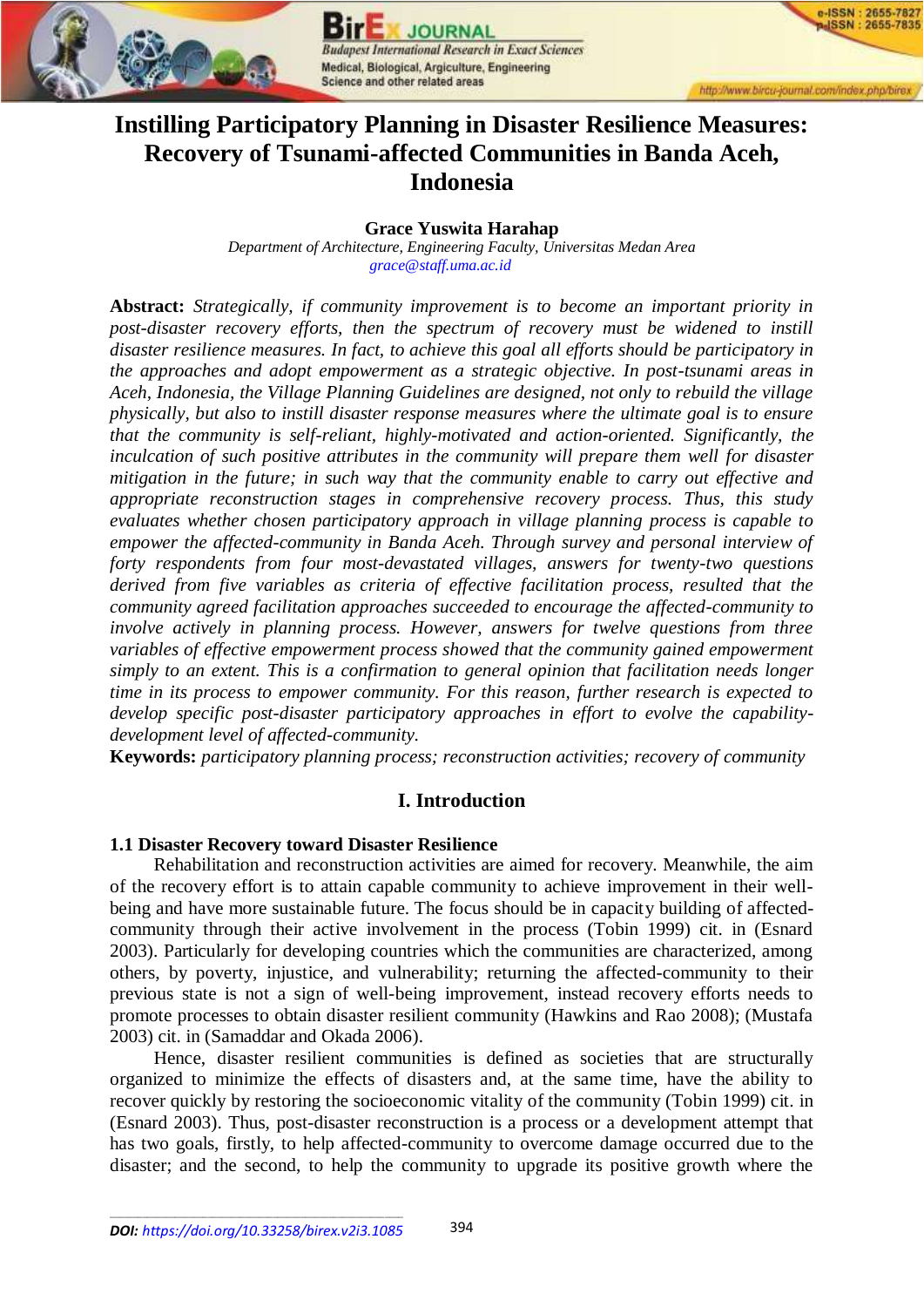natural hazard is a present as well as potential threats (Samaddar and Okada 2006). These attempts then will better be achieved via community-based approach, as it is believed to be a fundamental element for community resilience (Norris, Stevens et al. 2008).

Most definitions for resilience emphasize a capacity for successful adaptation in the face of disturbance, stress, or adversity. Brown and Kulig argued that individuals and collectives are resilient in two senses. The first, individuals and collectives are called resilient as they act in a way they recover from what defined as negative physical or social events. In the second sense, they are called resilient as they act to transform their physical and social environments to mitigate against such events in the future (Brown and Kulig 1996/97) cit. in (Norris, Stevens et al. 2008). In short, resilience is about having a set adaptive capacities. This set includes capacities that robust, redundant, or rapidly accessible and thus able to offset a new stressor, danger, or surprise (Norris, Stevens et al. 2008).

One of resources for community to have adaptive capacities is community competence. For the goal of recovery efforts to develop disaster resilient communities, empowerment process needs to focus on enhancing community competence; in which via community competence, collective action and decision-making were performed. In Banda Aceh, right after the disaster, the affected-community started from community-based action. Survivors built hand-in-hand a 'community centre' from their village debris, where they could discuss what to do next together. Afterwards, community-based approach carried out by housing assistance agency. Hence, through evaluation of participatory process, this paper explains the extent to which community empowerment achieved during participatory village planning process in post-tsunami Banda Aceh.

# **II. Review of Literatures**

#### **2.1 Community Competence**

Cottrell described a competent community is community who: (1) are able to collaborate effectively in identifying the problems and needs of the community; (2) can achieve a working consensus on goals and priorities; (3) can agree on ways and means to implement the agreed upon goals; and (4) can collaborate effectively in the required actions (Cottrell 1976) cit. in (Rocha 1997).

Community's skills, which were identified by Goodman et al., are essential elements of community competence, i.e. abilities to engage constructively in group process, resolves conflicts, collect and analyse data, and resist opposing or undesirable influences. There appears to be high consensus that critical reflection and problem solving are fundamental capacities for community competence and resilience. Ganor and Ben-Lavy emphasized the importance of 'coping' capacity, which is the community's ability to take action (Goodman, Speers et al. 1998); (Ganor and Ben-Lavy 2003) cit. in (Norris, Stevens et al. 2008).

## **2.2 Evaluation of Participatory Process**

The extent to which participatory process for tsunami-affected community achieves its goal to empower the community should be understood through evaluation of the process. However, efforts to evaluate participatory process have been sparse (Rowe and Frewer 2004; Rowe, Marsh et al. 2004). In fact, empowerment is not an autonomous practice that happens by itself; it must be facilitated, guided, and supervised in order to bring about the desired result. For that reason, initially effective facilitation needs to be assessed. It is suggested that the assessment carries out through the achievement of performing the five fundamental purposes of facilitation (Triantafillou and Nielsen 2001).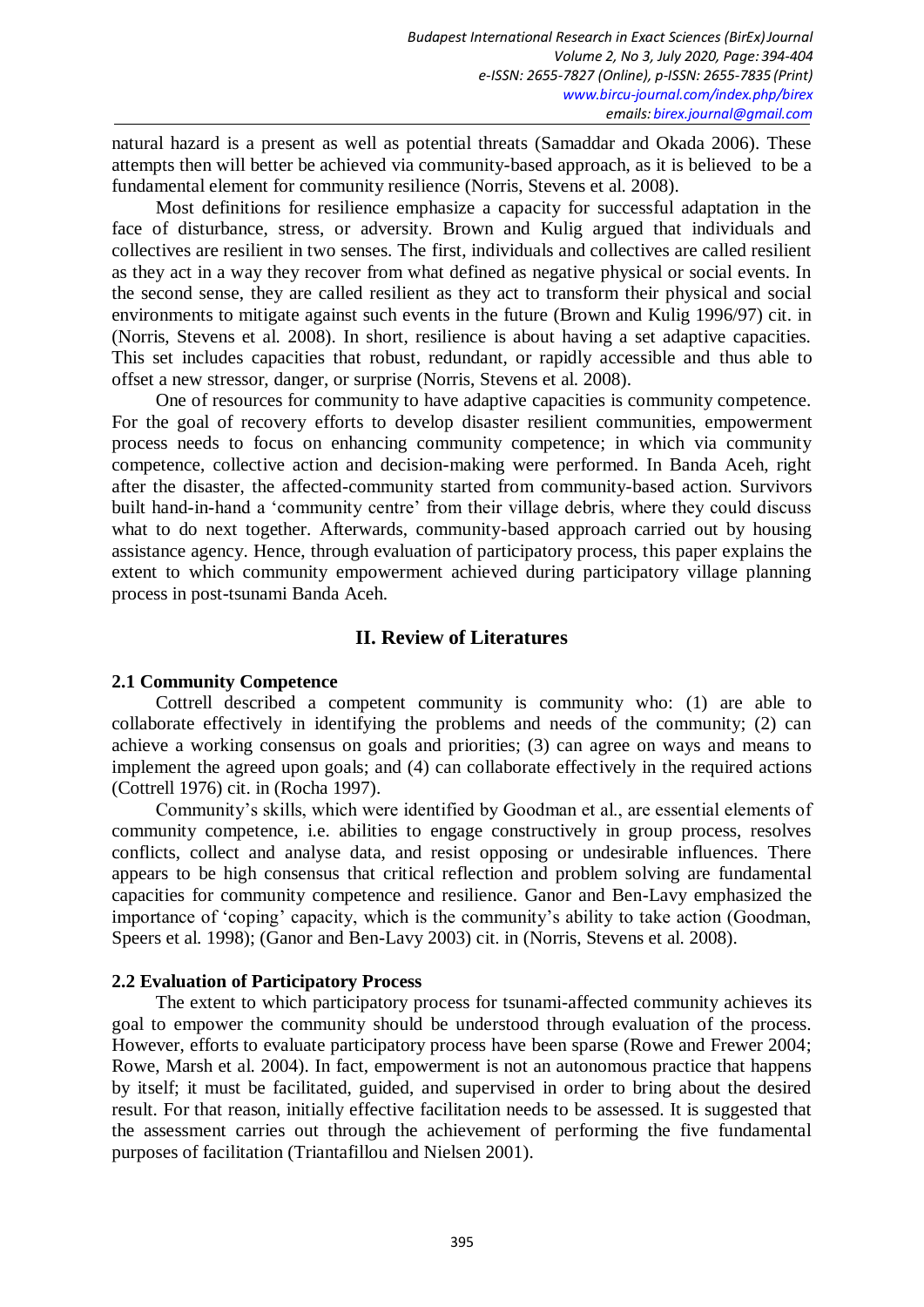| Criteria                                                   | Definitions                                                                                                                                       |  |  |  |  |
|------------------------------------------------------------|---------------------------------------------------------------------------------------------------------------------------------------------------|--|--|--|--|
| 'hand over the stick'                                      | the locals must be shown concretely how to conduct investigations,<br>analyses, presentations of themselves in order to learn about<br>themselves |  |  |  |  |
| Installation of self-critical awareness                    | facilitators must openly show how one continuously and critically<br>examines one's own behaviour                                                 |  |  |  |  |
| invoking personal responsibility                           | the facilitator must show how intuition can work in practice<br>according to the principle: Use your best judgement at all times                  |  |  |  |  |
| introducing new modes of<br>communication                  | facilitators must work to open up new ways of sharing information<br>and ideas between local people and developers;                               |  |  |  |  |
| communicating a reflexive capacity to<br>the target groups | facilitators help the community to help themselves after the<br>facilitators have left                                                            |  |  |  |  |

# **Table 1.** Criteria and Definitions of Effective Facilitation Process (Triantafillou and Nielsen 2001)

Furthermore, criteria and definitions of effective empowerment process are derived from the three stages of empowerment process, i.e. position, conscientization, then political action and change (Carr 2003). For the purpose of this study, the empowerment criteria focussed to answer the extent to which people gaining psychological power through conscientization. Thus, variables used for this criterion are Interpretation, Identity, and Mobilization.

| Criteria                            | Definitions                                                                                                                                                                                                                                                                                        |
|-------------------------------------|----------------------------------------------------------------------------------------------------------------------------------------------------------------------------------------------------------------------------------------------------------------------------------------------------|
| I. Position                         | The community is capable to identify their misery as an 'origin position' to move<br>forward.                                                                                                                                                                                                      |
| II. Conscientization                | The community is capable to identify the causes of the misery, and uncover the<br>political roots of people's individual experiences from that misery.                                                                                                                                             |
| a) interpretation                   | The community is capable to identify common conditions and interpret the effect<br>of those conditions and thereby become critically aware of their relation to the<br>environment and political realities.<br>The community share their experiences, feelings, and ways of naming which           |
|                                     | resulting to the expansion of the range of knowledge.                                                                                                                                                                                                                                              |
|                                     | The community grasp the political interpretation through the given range of<br>knowledge at a particular historical juncture.                                                                                                                                                                      |
| b) Identity                         | The community enable to create and re-create provisional identities through<br>political interpretation.                                                                                                                                                                                           |
| c) Mobilization                     | The community enable to reflect a new range of options for action and a new<br>investment in collaborative action.                                                                                                                                                                                 |
| III. Political action and<br>change | In the case of community 'failed' action, the community enable to collectively<br>reflect on the new generated understandings of themselves and their circumstances<br>There is a result in societal and personal change, in term of the community's<br>ontological position and self-conceptions. |

**Table 2.** Criteria and Definitions of Effective Empowerment Process (Carr 2003)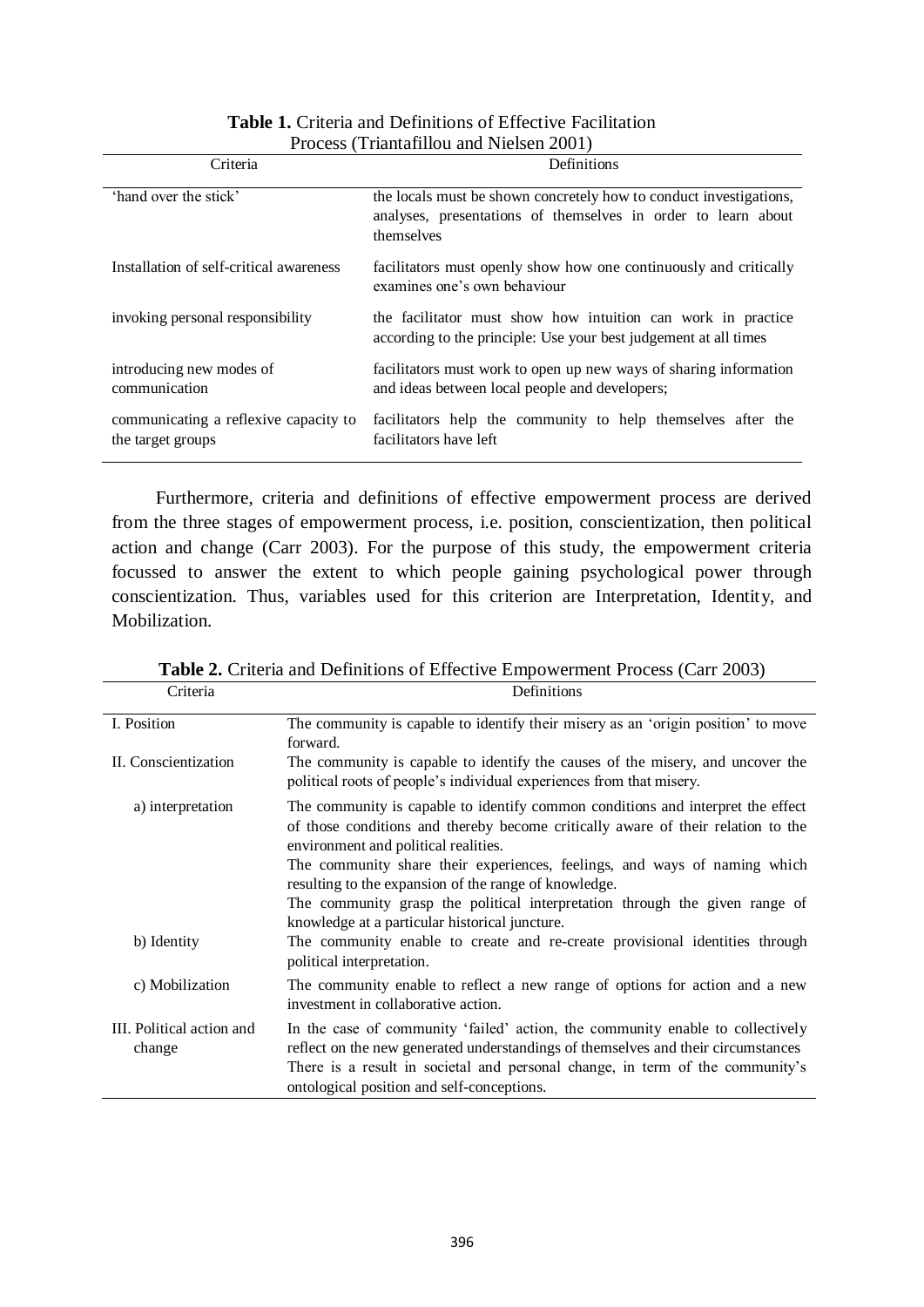#### **2.3 The Recovery Effort: Participatory Village Planning**

Participation as an approach in recovery processes in Aceh and Nias, was endorsed by Presidential Decree 30/2005 of the Republic of Indonesia, namely the Blue Print of Aceh and Nias rehabilitation and reconstruction. In that Blue Print it is also clearly stated that reconstruction "... includes spatial planning". To speed up the reconstruction, spatial planning process is conducted parallel at various levels, from village to provincial levels; from general spatial plans to detailed and technical plans. The reason for conducting spatial planning simultaneously, among other things, is the need to accelerate the reconstruction process to effectively use the limited available time.



**Figure 1.** Spatial Planning at Various Levels

Concerning these two legal directions, i.e. the need for spatial planning and for a participatory rehabilitation and reconstruction, there are at least documents and publications which taken a participatory spatial planning approach (BRR, 2009). In addition, reconstruction also has been accelerated by the condition of Aceh province which was in armed conflict between separatist movement—known as National Liberation Front of Acheh Sumatra (also known as GAM)—and national government for almost 30 years before the peace accord was signed in August 2005. This conflict contributed to the nearly paralyzed of the provincial and district/city governments all over the province for the fire engagements and fears. In short, tsunami made none but worsened the existing situation.

In Banda Aceh city, there are 52 villages affected by tsunami (see Figure 2). Among those, 39 villages were reported accomplished by various agencies that carried out the village planning processes. These villages mostly located in coastal areas where the heaviest destruction took place.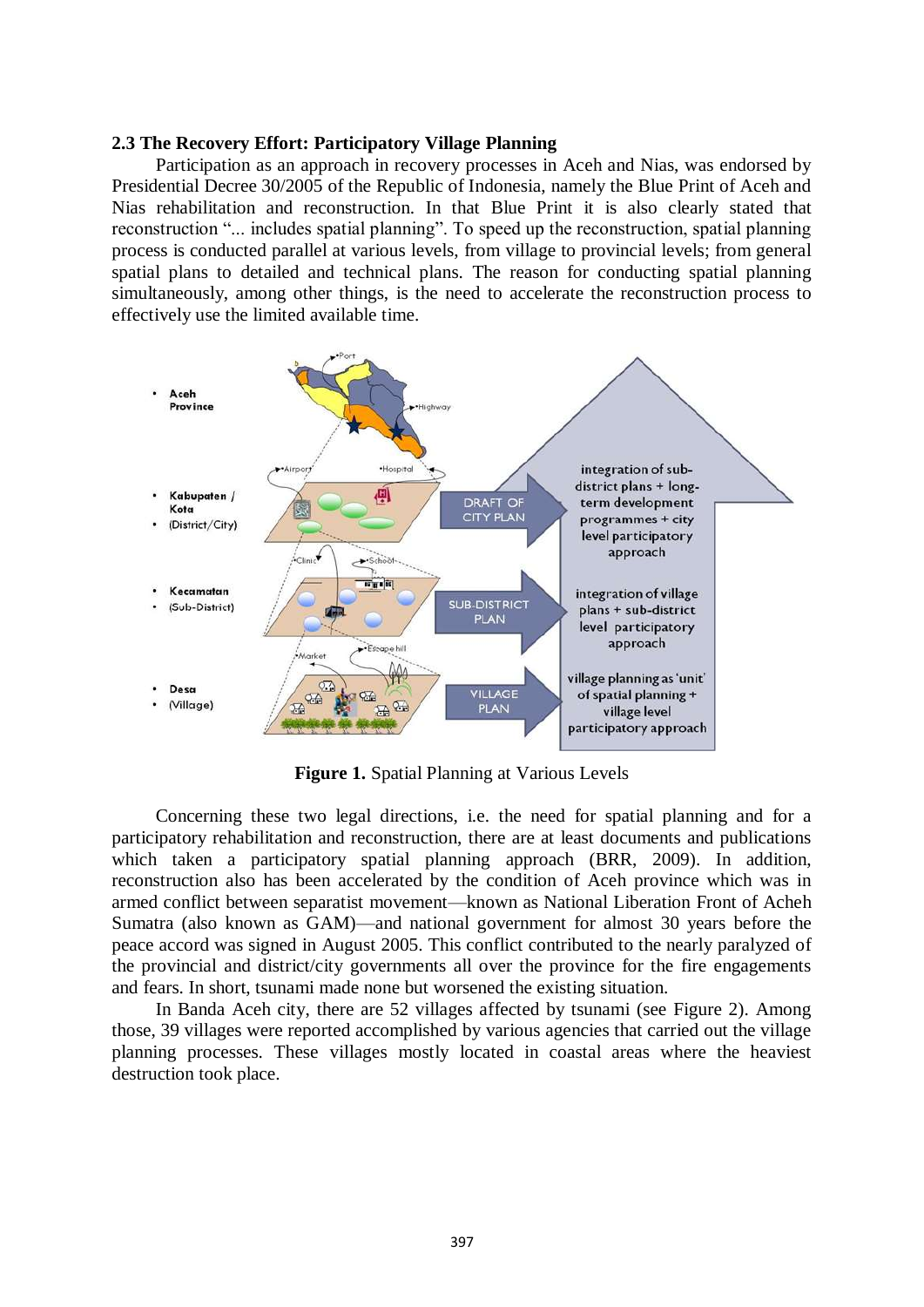

**Figure 2.** Banda Aceh, Immediately after Tsunami Struck (2005) and after Reconstruction (2007)

For the process of village plan making, BRR provides a Village Planning Guidelines for all parties who participate in the plan-making. "These guidelines are expected to guide all concerns parties in the making of better settlements" (BRR 2006). The guidelines consists of a number of planning activities need to be carried out according to the number of proposed houses to be reconstructed. "...these guidelines also suggest steps to be taken to enable the planned settlements meet the expectations of the people" (BRR 2006).

The goals of participatory village-plan making in post-disaster areas are mainly for facilitating implementation in the context of recovery. Up to four years after the tsunami, evidence of both physical reconstruction and participatory planning processes may be obvious. Considering participatory approach starting from village level (see Figure 3), this study particularly examines participation in village-plan making, which the approach is directly to individuals, as member-of-community, and the community itself, as-a-whole.



**Figure 3.** Participatory Village Planning Process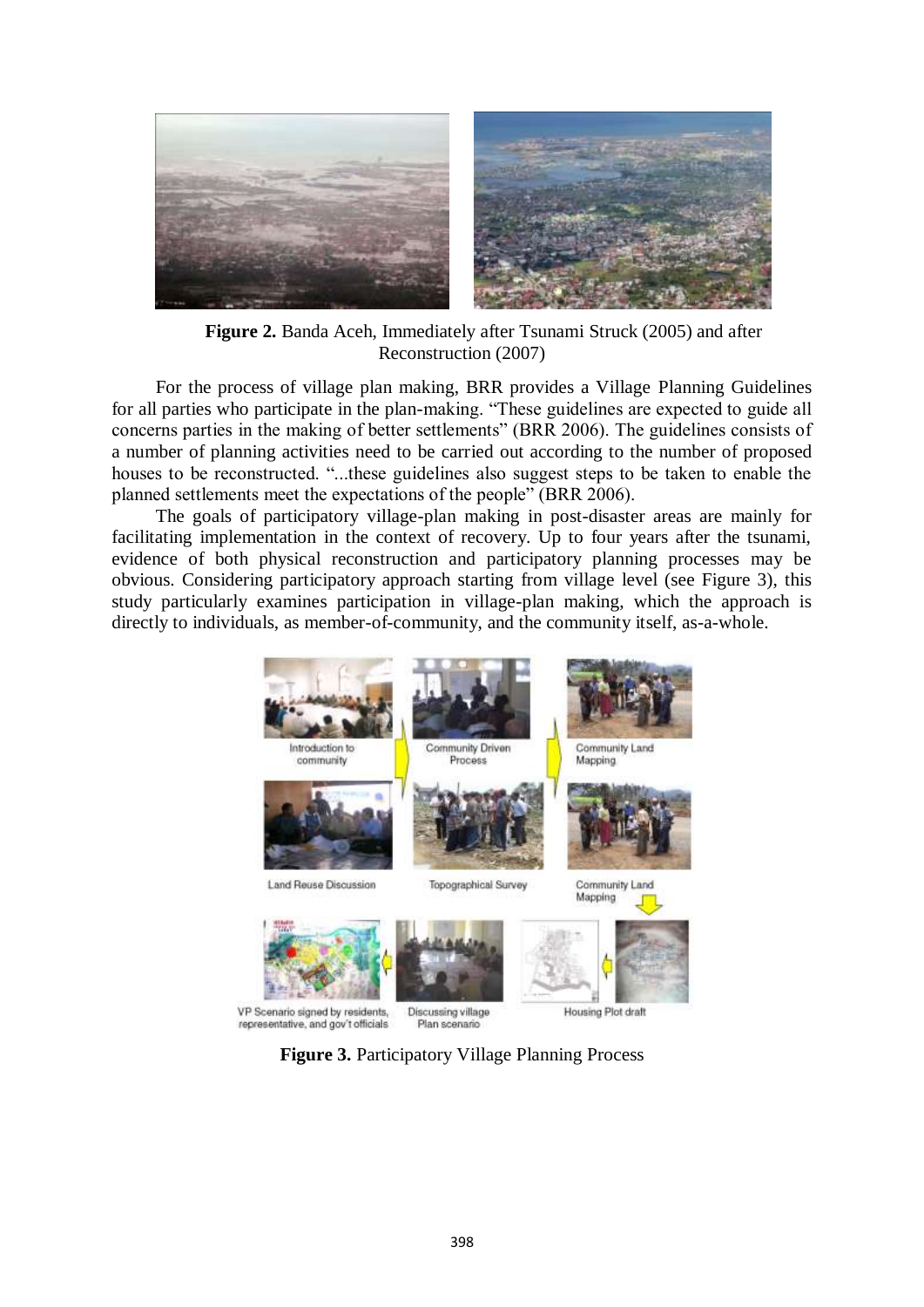## **III. Research Methods**

The data in this paper is based on a survey study which was collected through questionnaire. The respondents were tsunami–affected individuals who actively involved in participatory village planning process in their own village. Sampling processes of the respondents were through multi-stage cluster sampling and snowball sampling. The identification of 52 affected-villages in Banda Aceh is derived from superimposing three sources 'level of damage' data, i.e. the Blue Print of Aceh and Nias rehabilitation and reconstruction, the Map Frame, and the Study on the Urgent R/R Plan for Banda Aceh-JICA. Among those villages, 39 villages had accomplished-plans, and 18 villages among them were most-destroyed. These villages—categorized as 'inundated-village' for the purpose of this study—were villages which part of the land sank to the sea, and the rest of the land mostly covered with sea water with buildings on it destroyed and swept away by tsunami.



**Figure 4.** Satellite Image of an Inundated Village in Banda Aceh, before and after Tsunami Struck

Each of these 18 inundated-villages was planned by using one among five village planning methods used in Banda Aceh city. However, they were only four planning methods which carried out in participatory process. These four methods then were carried out for 12 villages' plan-making processes.

The sample of village for each of the four planning methods was determined by multistage considerations, i.e. the most completeness of proceedings of participation process, the availability of record of participants' involvement (attendance list, pictures, and written names), the highest number of community meetings carried out, and the highest number of participated-individuals.

#### **3.1 Questionnaire**

References for evaluating facilitation and empowerment derived from goals of empowerment and facilitation processes postulated by Triantafillou and Nielsen, as well as Carr (Triantafillou and Nielsen 2001; Carr 2003). The questionnaire, completed by participants and administered face-to-face, consists of three topics for personal information,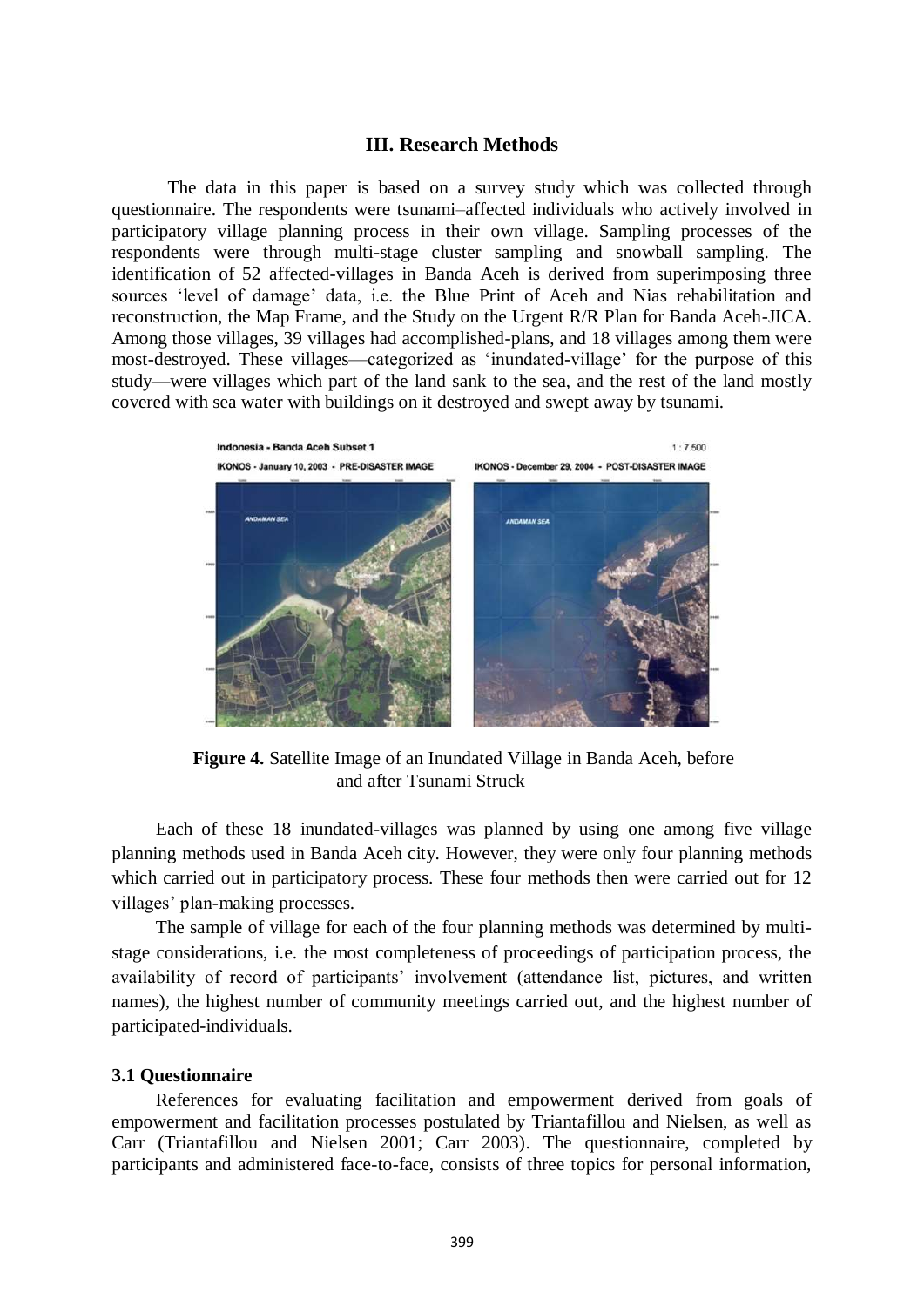and two topics for the evaluation of facilitation process and empowerment. Each evaluation topic has several questions which addressing similar concept.

Rating scales used to measure the items on the questionnaire is to indicate the respondents' level of agreement or disagreement on a five-point scale running from strongly agrees to strongly disagree. There was a middle point on the scale that allowed for a neutral response ('Abstain'), and one point for 'Don't remember' option.

| No.         | Description                         | Number of questions         |  |  |  |
|-------------|-------------------------------------|-----------------------------|--|--|--|
|             | Personal Information of respondent  |                             |  |  |  |
| 1.          | General Information                 | 8                           |  |  |  |
| $2_{\cdot}$ | Involvement                         | $\mathcal{D}_{\mathcal{L}}$ |  |  |  |
| 3.          | Availability for interview          |                             |  |  |  |
|             | <b>Facilitation and Empowerment</b> |                             |  |  |  |
| 1.          | Facilitation                        | 22                          |  |  |  |
| 2.          | Empowerment                         | 12                          |  |  |  |
|             | <b>Total Ouestions</b>              | 45                          |  |  |  |

**Table 3.** Number of Questions for Each Topic in the Questionnaire

#### **3.2 Respondents**

Total number of respondents is 40 individuals; consist of 27 males and 13 females. These 40 respondents are in the range of age 29-65 years old, with length of occupancy in the village is between 6-63 years.

| <b>Village</b>  | No.<br><b>Respondents</b> | Gender |        | Age    |           |       | Length of occupancy<br>in the village |       |       |
|-----------------|---------------------------|--------|--------|--------|-----------|-------|---------------------------------------|-------|-------|
|                 |                           | Male   | Female | 29-41  | $42 - 54$ | 55-67 | $5 - 24$                              | 25-44 | 45-64 |
| Cot Lamkuweueh  |                           |        |        | 3      |           |       |                                       |       |       |
| Deah Glumpang   |                           |        |        | 6      |           | ◠     |                                       |       |       |
| Punge Blang Cut | 14                        | 11     | 3      | ◠<br>∠ | ┑         |       | 2                                     |       | 7     |
| Lampulo         | 10                        |        | 8      | ⇁      | 2         |       |                                       |       |       |
|                 | 40                        | 27     | 13     | 18     | 12        | 10    | 10                                    | 20    | 10    |

**Table 4.** General Information of Respondents

Positions of respondents are divided into three, i.e. village committee, influencing villager, and community member and the occupations of respondents are divided into four groups, i.e. government officer, private business, retirement, and housewife.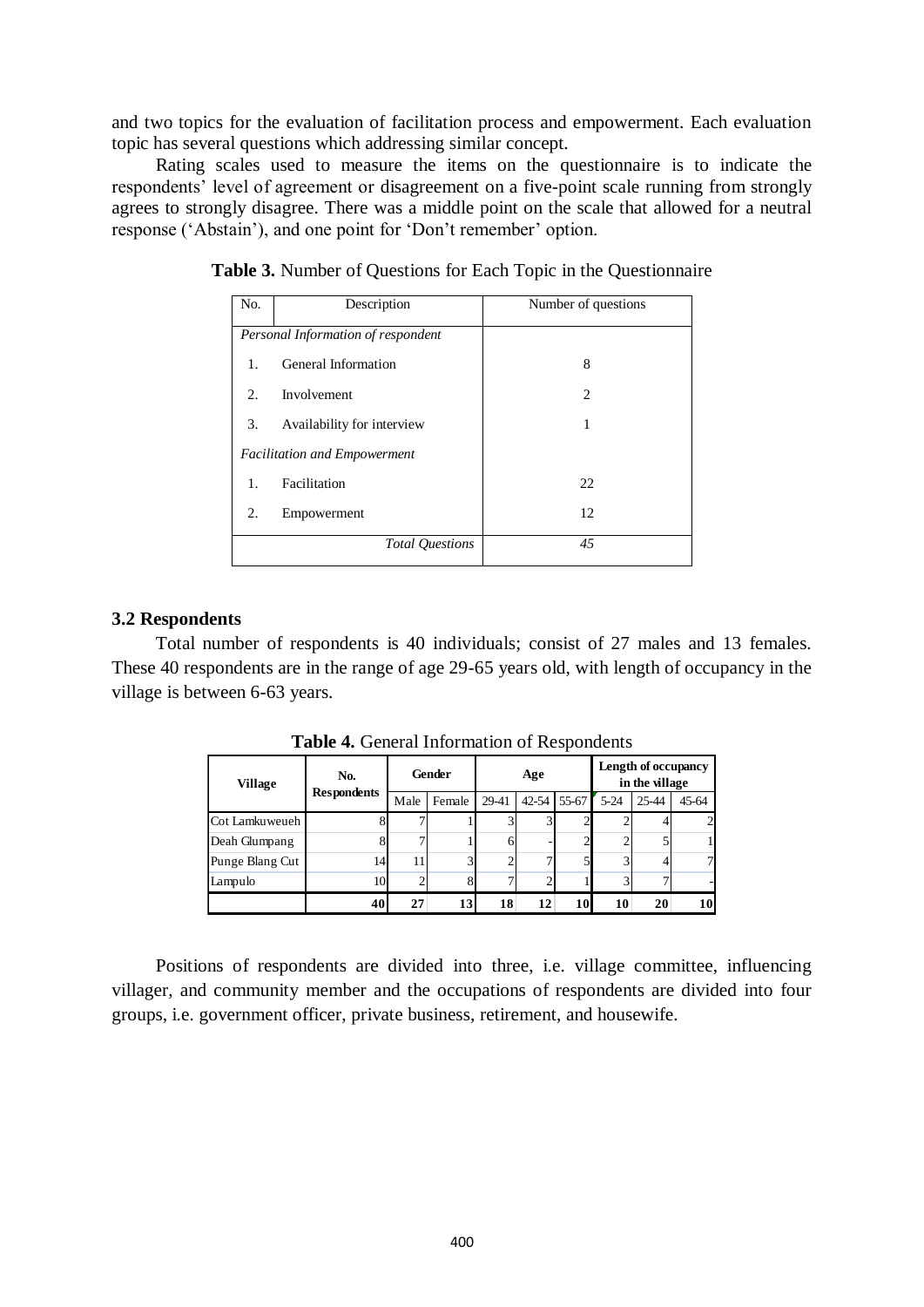|                 |                           |                      | <b>Position</b>         | Occupation          |                  |                     |                 |                |
|-----------------|---------------------------|----------------------|-------------------------|---------------------|------------------|---------------------|-----------------|----------------|
| <b>Village</b>  | No.<br><b>Respondents</b> | Village<br>committee | Influencing<br>villager | Community<br>member | Gov't<br>officer | Private<br>business | Retire-<br>ment | House-<br>wife |
| Cot Lamkuweueh  |                           |                      |                         |                     |                  |                     |                 |                |
| Deah Glumpang   |                           |                      |                         |                     |                  |                     |                 |                |
| Punge Blang Cut | 14                        |                      |                         |                     | 6                |                     |                 | 31             |
| Lampulo         | 10                        |                      |                         |                     |                  |                     |                 | 7              |
|                 | 40                        | 18                   |                         | 14                  | 10               | 14                  |                 | 11             |

**Table 5.** Respondent's Occupations and Positions in The Village

# **IV. Results and Discussion**

All questions for topics of empowerment and facilitation are measured in five-scale rating. For the analysis purpose of this paper, scales of 'strongly agree' and 'agree' are grouped together to be labelled 'agree'. The other scales, i.e. 'strongly disagree', 'disagree', 'abstain', and 'don't know' option will be grouped together and mentioned by 'disagree and uncertain'.

# **4.1 Facilitation Results**

Questions in facilitation topic are divided into five sub-topics, i.e. Self-facilitation exercises, Installation of self-critical awareness, Invoking personal responsibility, Introducing new modes of communication, and Reflective capacity.

*Self-facilitation exercises* sub-topic is intended to obtain information whether by facilitation the community has known how to conduct investigations, analyses, presentations of themselves in order to learn about their own-selves. More than 90% of respondents were convinced that they are able to facilitate themselves.

*Installation of self-critical awareness* sub-topic is to identify whether by facilitation the communities know how to continuously and critically examine their own behaviour. Response of respondents is more than 70% positive. The process of installation of self-critical awareness of communities for the purpose of assisting community in reconstruction activities was succeeded.

*Invoking personal responsibility* sub-topic is to identify whether the facilitators shown how intuition can work in practice, by using communities best judgement at all times. Responses of participants are quite convincing. More than 80% of respondents confirmed that facilitation processes succeeded to show how intuition practicable to make decision for community recovery by using best judgement of the community themselves.

*Introducing new modes of communication* sub-topic is to obtain information whether facilitators have worked to open up new ways of sharing information and ideas between local people and developers. Responses of participants are mostly positive. More than 80% of respondents confirmed that facilitators succeeded to open up new ways of sharing information and ideas between local people and developers.

*Reflective capacity* sub-topic is to identify whether facilitators help the community to help themselves after facilitators have left. Response of respondents showed disagreement and uncertainty on all the three issues: first, more-or-less 17% of them were disagreed and uncertain that the planning process has formed the basis for strengthening the community to be self-help. Second, 20% of respondents were disagreed and uncertain that the facilitators have prepared the community to help themselves, later after facilitators have left. However, it is a curious paradox that among the positive agreements the respondents gave to previous questions, half of the respondents admitted that the capability of community was not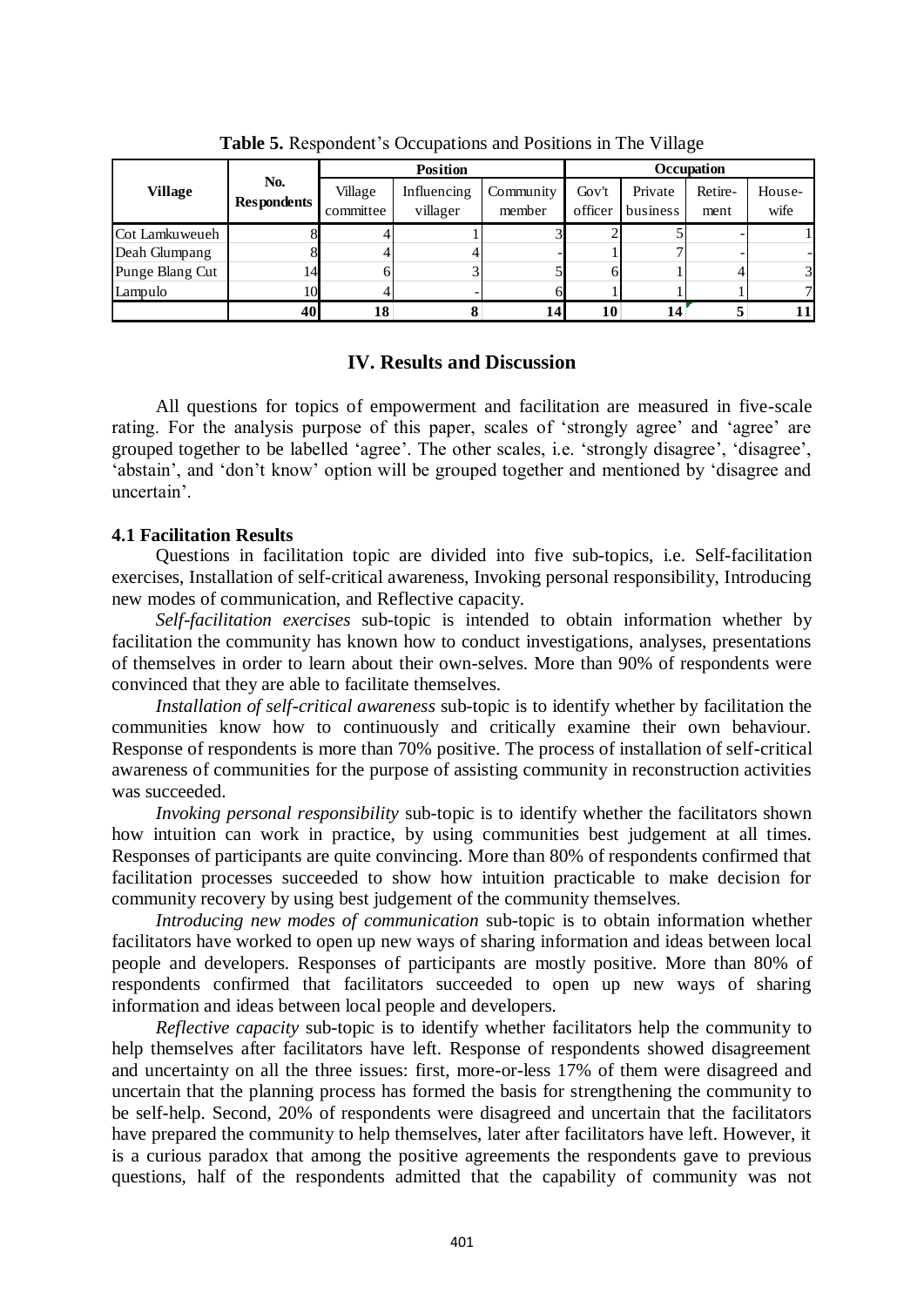convincing in order to organize them to carry out next reconstruction processes without assistance from facilitators.

In summary, in the context of recovery efforts, facilitation process was succeeded to achieve the goal was set for it, i.e. encouraging active involvement of community in planmaking process for the implementation of reconstruction. However, the 13-50% range of disagreement and uncertainty on a number of issues in facilitation process shows that the process was not fully succeeded if the aim of recovery efforts is to develop resilient community. Regardless to other influencing factors of community competence, such as collective efficacy, it is clear that longer time and strategic participatory arrangement are needed to facilitate the community to be more empowered reaching satisfactory level of competence to be disaster-resilient community.

## **4.2 Empowerment Results**

The questions in empowerment topic are divided into three sub-topics, i.e. Interpretation, Identity, and Mobilization. *Interpretation* sub-topic is intended to obtain information whether the affected-communities are capable to interpret their positions and relationships in society. Responses of participants to these questions are mostly positive. More than 70% of respondents were convinced that the tsunami-affected individuals succeeded in joining with others to identify common condition and interpret the effect of those conditions and thereby become critically aware of their relation to the environment, especially to the realities they faced.

*Identity* sub-topic is intended to obtain information whether the affected-communities are capable to create and/or recreate an identity in relation to their environment, and effecting social change. More than 90% of respondents convinced that through the interpretative process of the condition as tsunami-affected communities, provisional identities are created and recreated.

*Mobilization* sub-topic is intended to obtain information whether through interpretation and identity new range of options for identification and action, as well as a new investment in collaborative action emerged in communities. Responses to these questions are mostly positive. More than 80% of respondents confirmed that they involved in collaborative action of housing reconstruction in their village.

From the above three sub-topic of empowerment, it can be concluded that the empowerment was achieved to an extent. However there were disagreement and uncertainty mostly about various capabilities which supposedly achieved via empowerment process in the efforts toward community resilience. In this case, guidance and expertise from the professional assisted the community to gain knowledge to participate in decision-making processes in their village plan-making from an informed position. The community then capable to mobilize its members to support the reconstruction programmes in the village. Nevertheless, to be a disaster resilient community, the competence of community needs to be enhanced via empowerment. For the empowerment depends on how it was facilitated, then it is needed to learn responses of respondents on facilitation process.

# **V. Conclusion**

This paper presents the process of enhancing community participation in post-tsunami Aceh through instilling disaster resilient measures in order to ensure comprehensive and effective community recovery efforts. Results from this study show that combination of village planning process with the implementation of the plan is required. The underlying reason for this is as empowerment gained over time efforts to extent facilitation period for individuals and community is essential. It means each step of planning activities then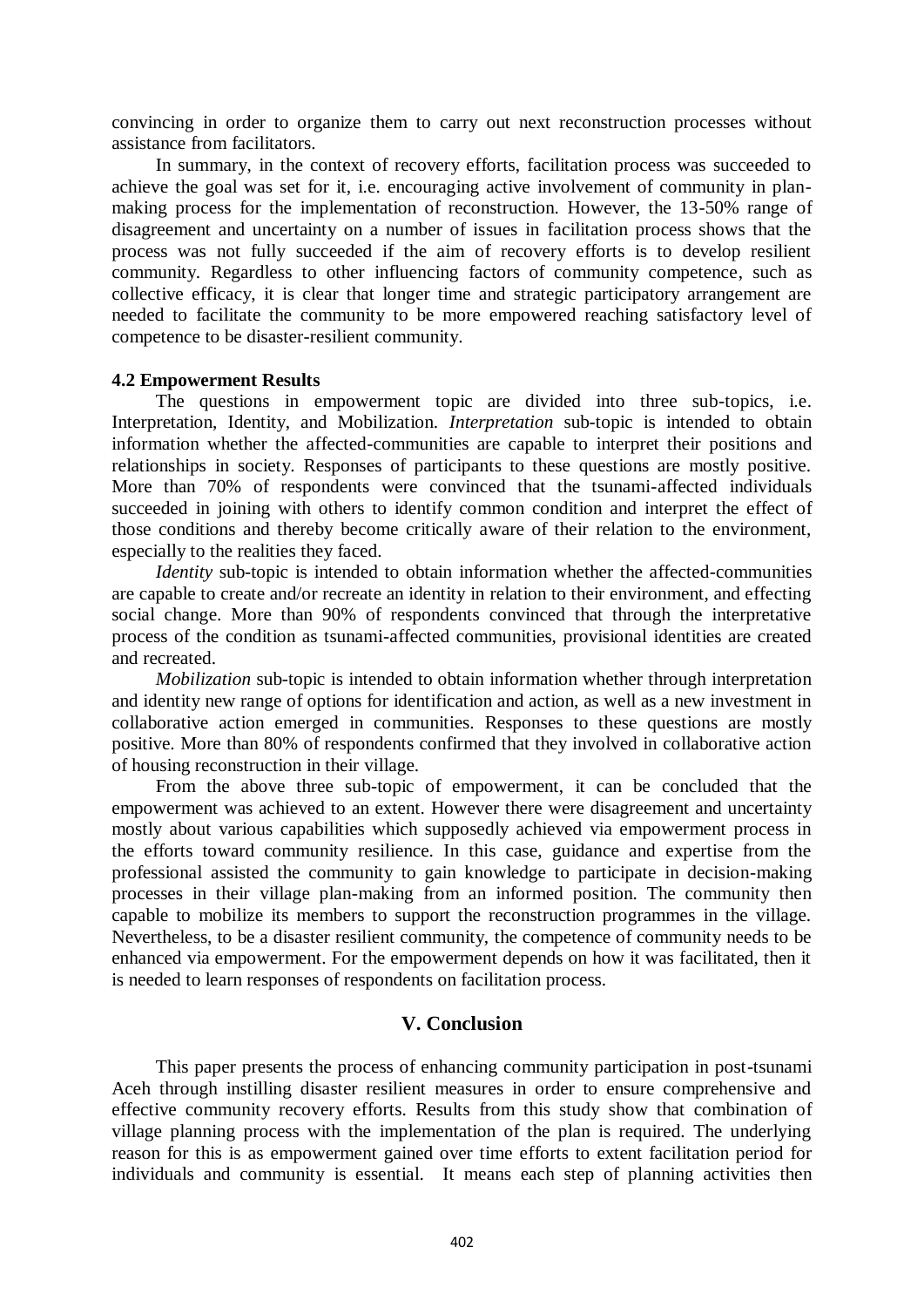followed by the implementation along the lines of a 'needs and capabilities' basis of community. It is expected in every step of planning and implementation activities, individuals and community enhance their competence and, at the end, gain socio-political empowerment. Arguably, this can be a tool for the government to plan for and assess the on-going village reconstruction exercise and also as a coordination mechanism of all participating partners.

Thus, certainly, there are challenges of this proposed approach. Developing sociopolitical empowerment itself demands time, commitment, and the development of a great deal of organizational and community financial and material resources (Rocha 1997). The planning practitioners need to be capable to design comprehensive planning activities for particular community with its socio-political context. Along with this, planning and implementation actors need to be in the same spirit to empower affected-individual and community. In addition, the donors need to be aware of financial and material resources needed for this approach and also of flexibility of resources allocation. Bigger challenges may come from local and national policies and institutional arrangements. At the end, the key factor for the successfulness of this proposed-approach relies on local human resources in managing this comprehensive post-disaster development programmes.

#### **VI. Acknowledgments**

The field work of this research is supported by the Universiti Sains Malaysia through Postgraduate Research Grant Scheme (USM-RU-P GRS) 2009, account no. 1001/PPBGN/832062.

### **References**

- Brown, D. and J. Kulig (1996/97). The Concept of Resiliency: Theoretical lessons from community research. Health and Canadian Society 4: 29-52.
- BRR (2006). Village Planning Guidelines. BRR. Banda Aceh, BRR. BRR.1/1.04 B/01.01/2006: 31.
- BRR. (2009). Direktori Dokumen Produk Rehabilitasi dan Rekonstruksi Bidang Penataan Ruang. Banda Aceh: BRR.
- Carr, E. S. (2003). Rethinking Empowerment Theory Using a Feminist Lens: The Importance of Process. Affilia 18: 14.
- Cottrell, L., Jr. (1976). The Competent Community: Further Explorations in Social Psychiatry. B. Kaplan, R. Wilson and A. Leighton. New York, Basic Books, Inc.: 195- 209.
- Esnard, A.-M. (2003). Beyond Semantics and the Immediate Postdisaster Period: Community quality of life as an overarching theme for sustaining collective action. Natural Hazard Review 4(3): 7.
- Faizin, R., Raidayani, Nugroho, Y., and Yanti, I. 2020. Sun-Dried Bilimbi (Averrhoa Bilimbi L) as an Additional Income For Housewives In Ujong Tanoh Darat Village, Meureubo SubDistrict, Aceh Barat Regency, Aceh. Budapest International Research in Exact Sciences (BirEx) Journal (2): 184-187.
- Ganor, M. and Y. Ben-Lavy (2003). Community Resilience: Lessons derived from Gilo Under Fire. Journal of Jewish Communal Service Winter/Spring: 105-108.
- Goodman, R., M. Speers, et al. (1998). Identifying and Defining the Dimensions of Community Capacity to Provide a Basis for Measurement. Health Education & Behavior 25: 258-278.